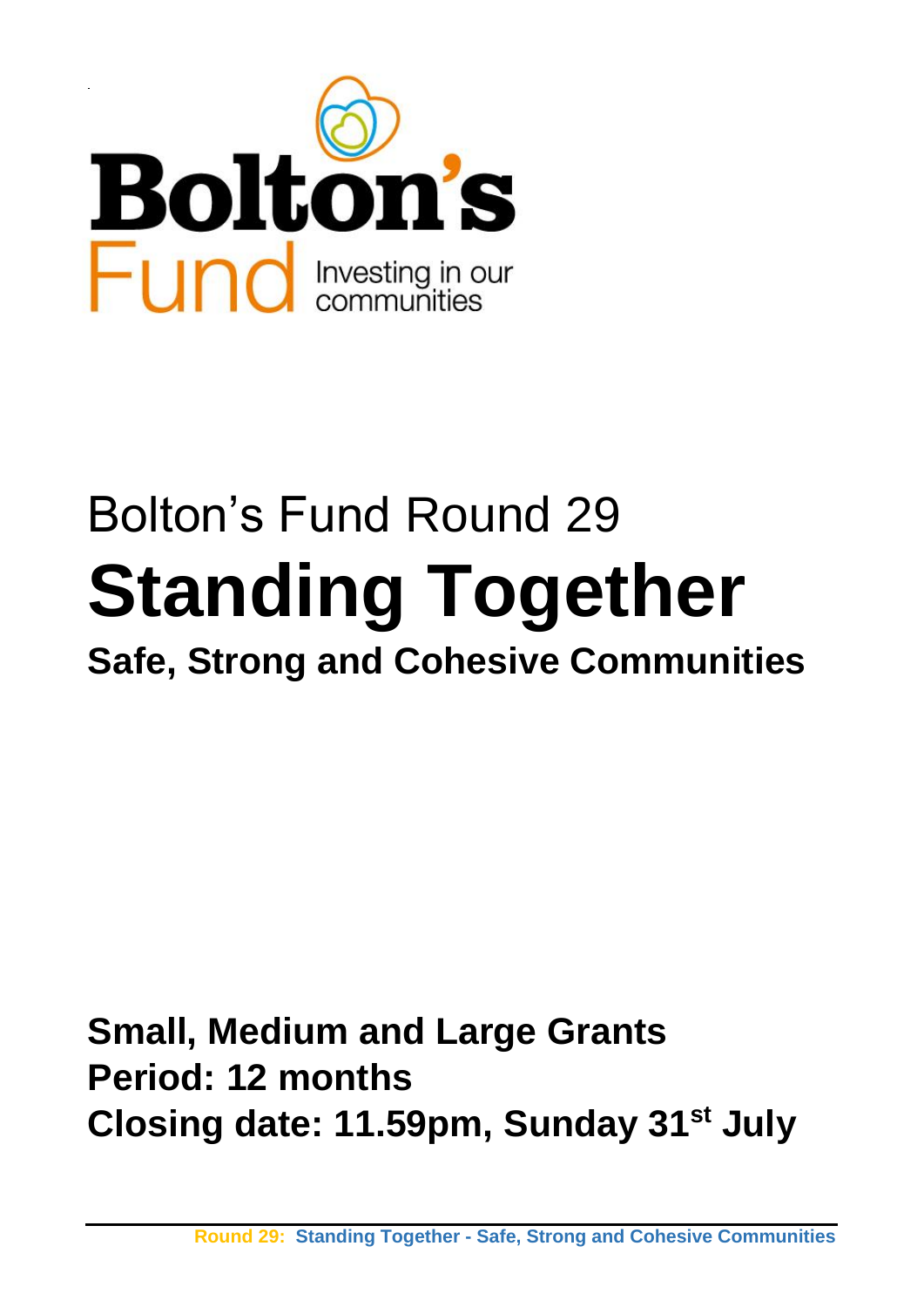# **Programme Guidelines**

#### **Background**

This funding round is aimed at supporting the delivery of the **Greater Manchester (GM) Police & Crime Plan - Standing Together 2022- 2025 and the priorities of Bolton's Community Safety Partnership Plan** in order to make Bolton a safer place for everyone.

The GM Police & Crime Plan **Bolton's Community Safety Partnership Plan** were produced in partnership with a wide range of people and organisations across Greater Manchester. The plans are for everyone with a stake in ensuring we can all feel safer. This includes voluntary groups and local people as well as the police, the criminal justice system, health services and local councils.

The priorities for this funding round are set out below but further information on the plan are available here: [Police and Crime Plan -](https://www.greatermanchester-ca.gov.uk/what-we-do/police-and-fire/police-and-crime-plan/) Greater Manchester [Combined Authority](https://www.greatermanchester-ca.gov.uk/what-we-do/police-and-fire/police-and-crime-plan/)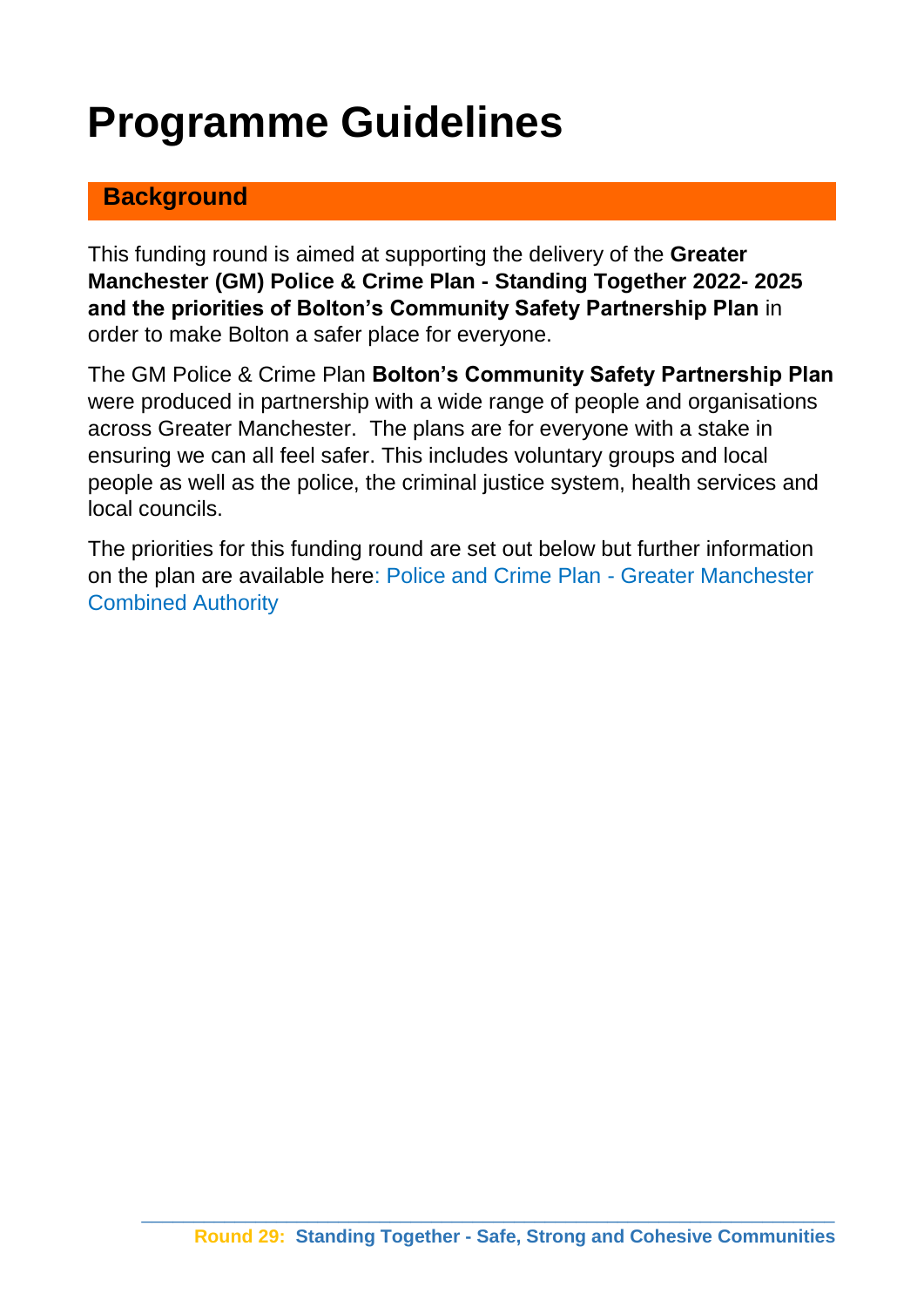#### **Funding Priorities**

#### **Successful projects must address one or more of the fund priorities listed below.**

#### **Priority 1: Keeping People Safe and Supporting Victims**

This could be achieved by one or more of the following:

- Improving access to police services
- Improving services and support for victims of crime
- Improving services for victims of sexual and domestic violence
- Protecting vulnerable people from criminal exploitation
- Protecting vulnerable young people
- Improving how the police, criminal justice and/or community safety services work with mental health services

#### **Priority 2: Reducing Harm and Offending**

This could be achieved by one or more of the following:

- Tackling organised crime
- Reducing high harm and repeat offending
- Preventing more young people from becoming involved in crime
- Rehabilitating people so they don't continue to commit crime
- Tackling drug and alcohol addiction and reduce deaths from their use

#### **Priority 3: Strengthening Communities and Places**

This could be achieved by one or more of the following:

- Reducing crime and anti-social behaviour in local neighbourhoods
- Reducing road danger and making our transport system safer
- Making our streets and night-time economy safer
- Bringing communities together to improve community cohesion and deter crime
- Making public spaces and venues safer

In addition to the priorities, we are keen to fund projects that address serious violence and violence against women and girls. Further details of the Community Safety Partnership Plan can be found [here.](https://www.boltoncvs.org.uk/sites/boltoncvs.org.uk/files/CSP%20Priorities.pdf)

More information can be found in the [GM Standing Together Police and](https://www.greatermanchester-ca.gov.uk/media/5892/gmca-police-and-crime-plan.pdf)  [Crime Plan.](https://www.greatermanchester-ca.gov.uk/media/5892/gmca-police-and-crime-plan.pdf)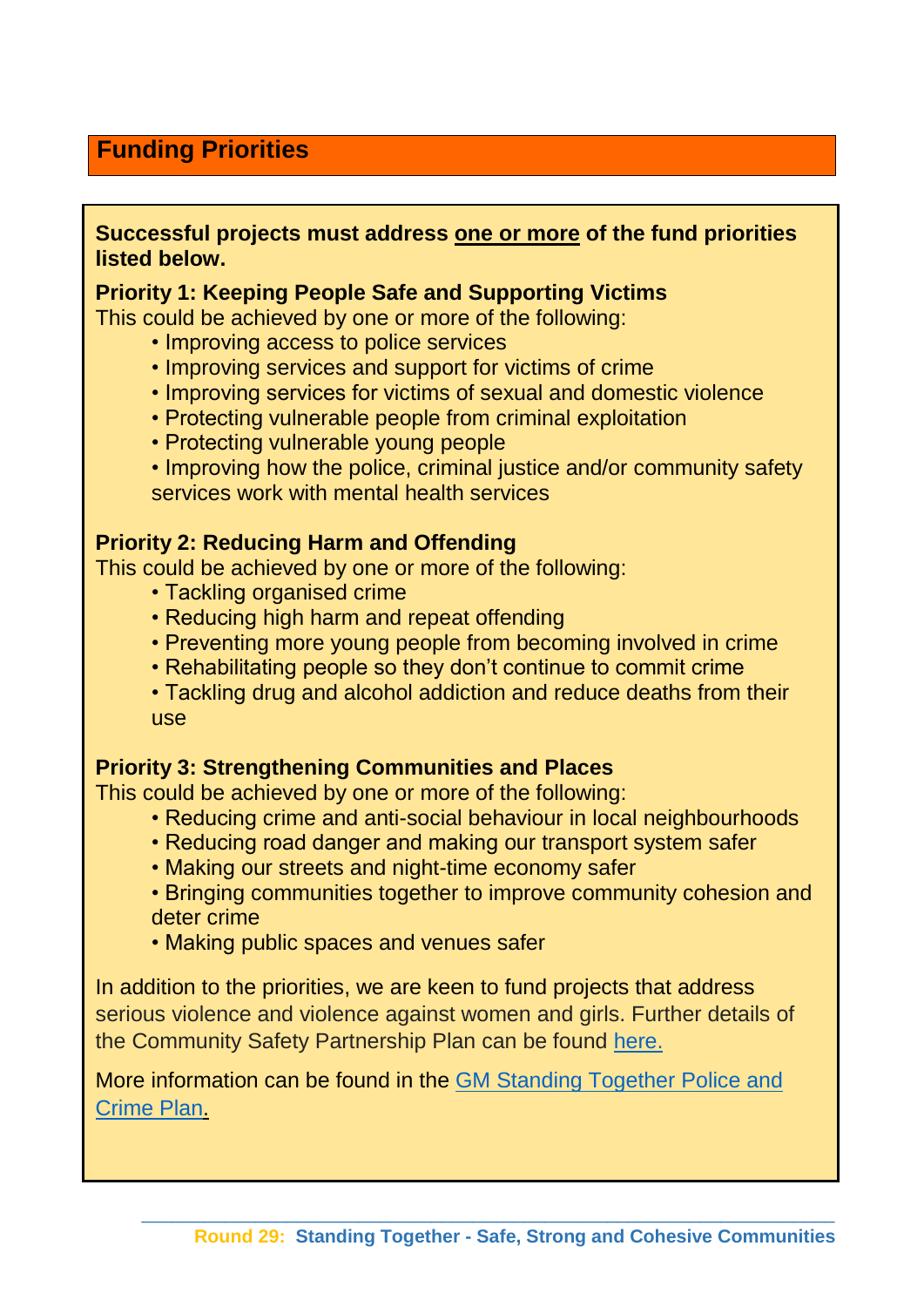## **How much money can you apply for?**

| <b>Small Grants</b>                                                         | Up to $£2,500$                                                                                                                         |                               |  |
|-----------------------------------------------------------------------------|----------------------------------------------------------------------------------------------------------------------------------------|-------------------------------|--|
| <b>Medium Grants</b>                                                        | Up to £10,000                                                                                                                          |                               |  |
|                                                                             | Up to £20,000*                                                                                                                         |                               |  |
| Partnerships                                                                | *We will fund 2-3 pieces<br>of work where the<br>applicant can<br>demonstrate significant<br>added value from a<br>strong partnership. | A total of £100,000 available |  |
| Partnership Applications: If you wish to make a partnership application,    |                                                                                                                                        |                               |  |
| please contact Bolton CVS funding team first, for a conversation about your |                                                                                                                                        |                               |  |
| proposal: funding@boltoncvs.org.uk                                          |                                                                                                                                        |                               |  |

### **How to apply and timescales**

| <b>Fund Opens:</b>       | Monday 20 <sup>th</sup> June 2022         |
|--------------------------|-------------------------------------------|
| Deadline:                | 11.59pm Sunday 31 <sup>st</sup> July 2022 |
| Application form:        | <b>Click here: Bolton's Fund</b>          |
| Notification of outcome: | End of August 2022                        |

#### **What can you spend the money on?**

#### **Creative and innovative ideas to engage people with the priorities of the fund are welcome.**

Below is a list of examples of the types of projects that may be funded (please note that this list is not exhaustive):

- Advice services
- Mentoring
- Youth groups and youth-based opportunities
- Relevantly themed training and workshops
- Awareness raising projects
- Projects to bring the community together
- Interventions that will help people feel safer in public spaces and their community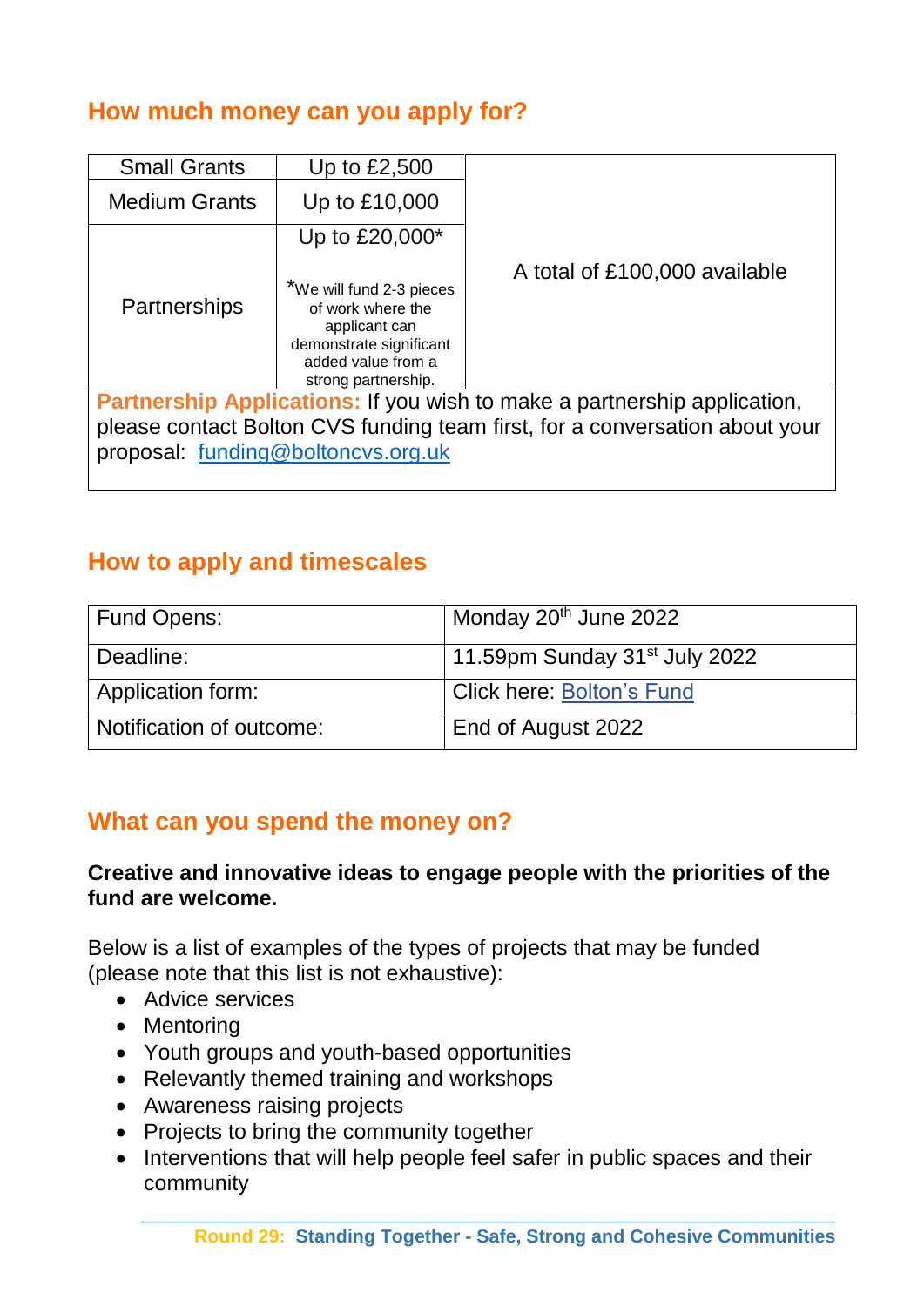All other Bolton's fund exclusions apply (for example we cannot fund alcohol or the promotion of religion). Go to the [Bolton's Fund web page](https://www.boltoncvs.org.uk/boltons-fund-0) for our "*Minimum Requirements for Applicants and what we can fund"* document.

# **Who is eligible to apply?**

There are minimum standards you must meet to be eligible to apply for funding. Go to the [Bolton's Fund web page](https://www.boltoncvs.org.uk/boltons-fund-0) for our "*Minimum requirements for applicants and what we can fund"* document. **Please read these guidelines before submitting your application.** 

We cannot accept applications for over £5,000 from unincorporated organisations. If you are not sure about this please contact the funding team at [funding@boltoncvs.org.uk](mailto:funding@boltoncvs.org.uk)

#### **Helpful Resources**

Below is a list of helpful documents for you to refer to for your application:

• Police and Crime Plan - Greater Manchester Combined Authority: click [here.](https://www.greatermanchester-ca.gov.uk/what-we-do/police-and-fire/police-and-crime-plan/)

The following funding application resources can be found on the [Bolton's](https://www.boltoncvs.org.uk/boltons-fund-0)  [Fund website page:](https://www.boltoncvs.org.uk/boltons-fund-0)

- Bolton's Fund list of questions
- How to answer the questions on the application form
- How to login to continue a grant application
- Minimum requirements for applicants and what we can fund
- Bolton's Fund terms and conditions
- Bolton's Fund decision making process

# **About Bolton's Fund**

Bolton's Fund was established to test new and innovative ways of investing and valuing our communities. The Fund is an investment programme for the voluntary, community and social enterprise (VCSE) sector in Bolton, bringing together funding from Bolton Council, NHS Bolton Clinical Commissioning Group, Bolton at Home and Bolton CVS.